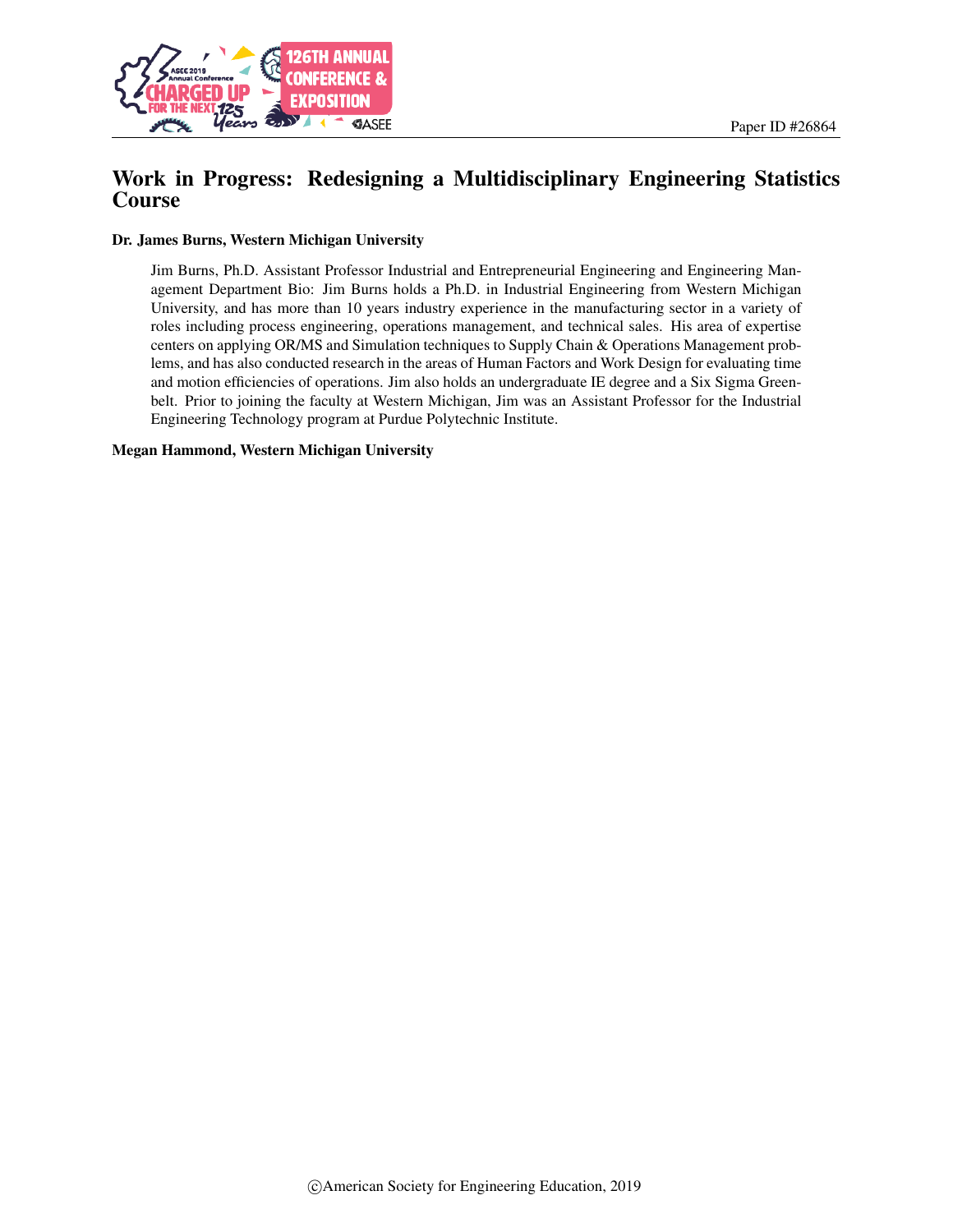# Work in Progress: Redesigning a Multidisciplinary Engineering Statistics Course

#### **Abstract**

Over time, the evolution of academic programs can place new constraints on courses that could not be envisioned when a course was originally designed. This may be especially true for multidisciplinary courses where additional constraints due to changing accreditation requirements, new programs adopting a course, and the shifting emphases of academic programs likely occur more frequently than in many program-specific courses. For example, a new program may require a certain topic (e.g., discrete probability distributions) to be emphasized more than the current programs, which may in-turn de-emphasize the instruction of other course topics. A logical result is that, over time, any attempt to change how a course is taught will be met with resistance from the course's stakeholders. In a worst-case scenario, the constraints could become so numerous, interdependent, and complex that more effort is expended maintaining the status quo than is spent on improving and adapting the course's content, instructional methods, and outcomes to a changing world.

In this work-in-process paper, we will outline our initial work for a two to three-year effort to redesign a multidisciplinary, lab-based, engineering statistics course at a large public university. The course was originally designed nearly 20 years ago for the college's Industrial Engineering program and today serves six programs and approximately 25% of the college's undergraduate students. The timing of this effort coincides with an ever-increasing interest in data science and analytics, and a larger effort to restructure the university's longstanding general education requirements. Our work completed to-date consists of initial efforts to understand the course's constraints stemming from topical coverage, understand stakeholder requirements and preferences, understand student views about the course, and establish a general vision for the future. In this paper, we focus on student views and opportunities to enhance instructional methods to improve student engagement and discuss considerations for assessing student learning. We also outline our larger vision for the course as it relates to students' understanding of statistics and the potential for the course to play a role in the university's general education program.

# **Introduction, Course Background, and Rationale for the Change**

Information and data literacy is becoming an increasingly important concern in higher education [1, 2]. For engineers, statistics is probably more aligned with the concept of information literacy than any other course that will be studied. While it may be going too far to say that the entirety of an introductory statistics course is a vital component to every undergraduate engineering program, it is probably safe to say that certain statistics topics are essential. For engineers, working with data and experimentation are just a fact of life. This fundamental realization, coupled with an opportunity stemming from recent changes to the university's general education program, has motivated us to begin a process to redesign an introductory statistics course that resides in the Industrial Engineering (IE) program but in actuality serves many programs (e.g., Civil Engineering, Manufacturing Engineering Technology)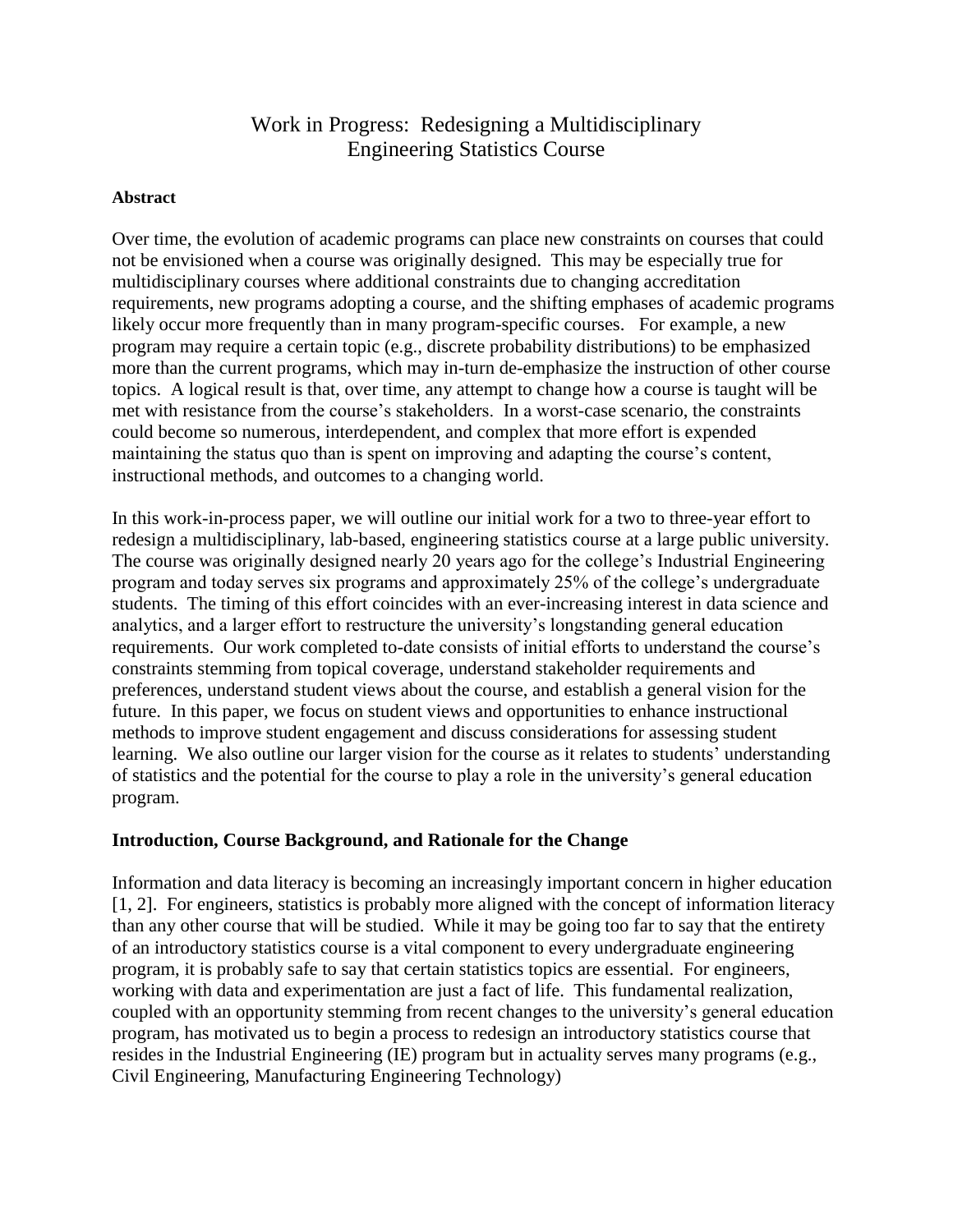The current version of the course was conceived approximately 20 years ago as the first course in a two-course sequence in statistics and probability for IE students. The 200-level lab-based course replaced an introductory course in the program that was offered through the Statistics department. Since its introduction other engineering programs have adopted the course, and it has also become a popular way for many students to complete a mathematics minor. Over the years, the course has grown from its initial enrollments of 10-20 students, to consistently having annual enrollments of more than 250 students across multiple sections in the fall semester and one section in a summer session. The increasing enrollments come with certain challenges such as the need for additional teaching assistants (TA) for lab instruction and the need for certain topics to be emphasized based on the requests of various programs. These and other factors, including the fact that the "service course" status means it is often taught by junior faculty who are focused on establishing a research program, make updating the course difficult. However, much has changed in the field of statistics over the past twenty years, making an update absolutely essential.

Another factor in the decision to redesign the course now stems from the current efforts by the university to redesign its general education program. Rather than having specific areas of study (e.g., Fine Arts, Social and Behavioral Sciences, Natural Sciences, Communication), the new program will focus on assessment of essential skills (e.g., scientific literacy, effective written communication, effective oral and digital communication). Under the new model, any course may apply to be a part of the new general education program, and we have applied for this course to become a general education course in the area of *oral and digital communication*. While the terminology is broad, there are specific goals assessing student learning. Appendix A lists the two university-required student learning outcomes (SLO) along with the course-specific objectives (CO). In short, competence in the area of oral and digital communication means a student will be able to locate and analyze information, draw meaning from the analysis, and then communicate the meaning using modern (digital) methods. This makes engineering statistics a natural choice for a general education course.

Given our intention to redesign this course, we have two motivations for writing this paper. The first is to outline some of the challenges we are sure to face during the redesign process. We assume there are others who are in similar situations and will benefit from the perspective. The second motivation is to outline the basic elements of our vision for the course to those outside the immediate IE statistics education communities. Since analysis of data and experiments will be a reality for most engineers in the workplace, hearing from a wider audience of engineering professionals will certainly help refine our vision and improve the goals we have set. In the following sections, we present a description of the course in its current form, highlight important student views and student engagement issues, discuss constraints and opportunities, and present our vision for the course's future as well as our roadmap for completing the transformation.

#### **Current Course Structure and Topical Coverage**

The course is currently structured in a lecture-lab format, with the lecture portion (2, one-hour meetings per week, ~100 students) taking place in a large lecture hall and the lab sections (1, three-hour meeting per week, ~25 students) taking place in a computer lab. The pedagogical philosophy is traditional. Topics are introduced by the lead instructor, usually a professor,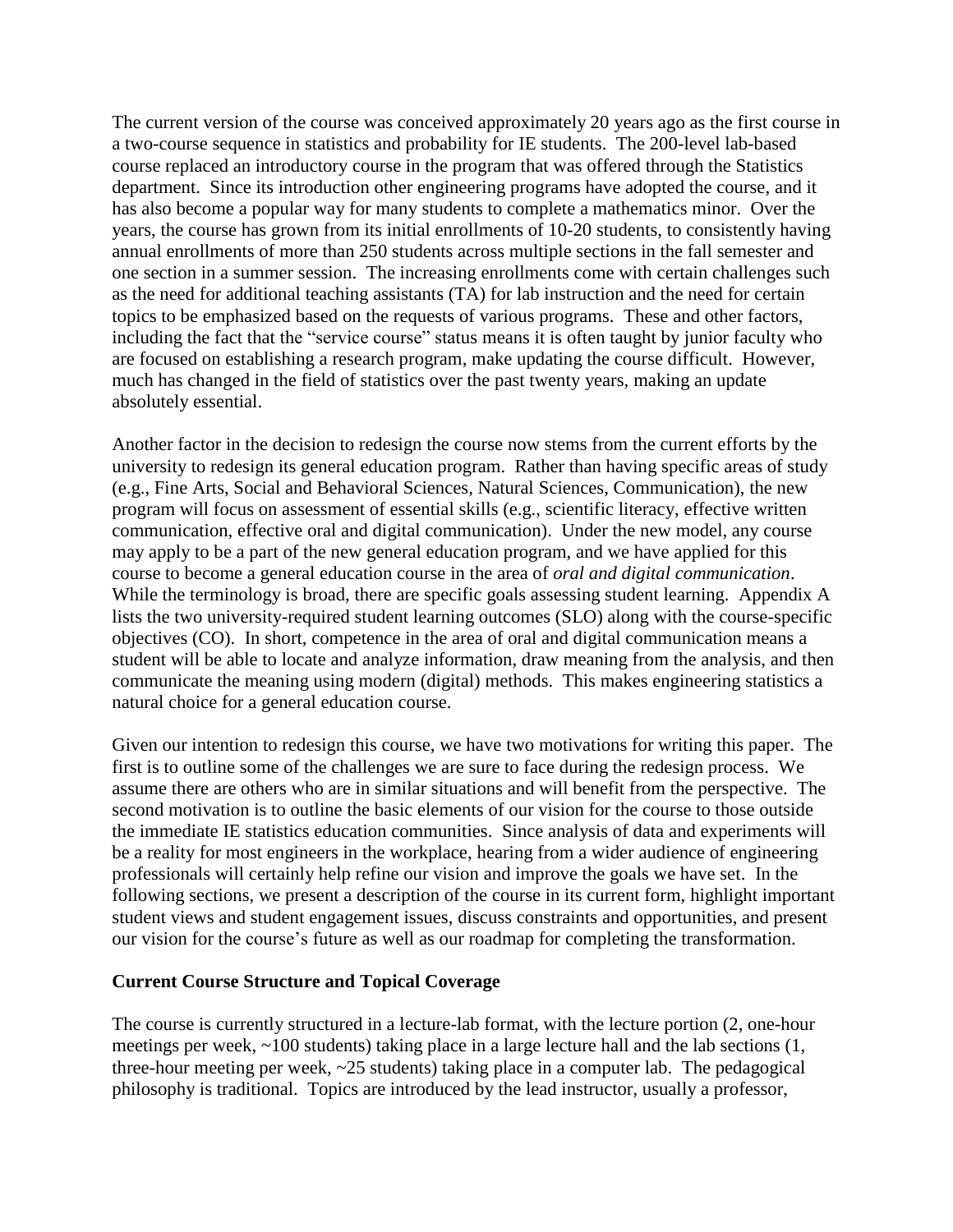during lecture periods using theory and examples. Shortly after a topic is introduced it is featured in a lab session where a TA reviews the topic, provides additional examples, and in some cases demonstrates how to use statistical software (Minitab) to solve problems. A lab assignment is given at the end of each lab session that students complete in teams of two. The rationale for this approach is that after the lecture and lab sessions, students should be wellprepared for working through homework problems from the textbook on their own.

The topical coverage of the course is more broad than deep, and the sequence of topics follows that of most introductory statistics textbooks. Most chapters of the course textbook [3] are covered, but some sections are not covered at all and others are covered superficially. Table 1 provides a summarized listing of the course topics, their sequence, and the instructional emphasis

| Topic Area                                            | Weeks          | <b>Topic Coverage</b>                                                                                                                                                                                                                                                                              | H   | S   | $\mathbf C$ |
|-------------------------------------------------------|----------------|----------------------------------------------------------------------------------------------------------------------------------------------------------------------------------------------------------------------------------------------------------------------------------------------------|-----|-----|-------------|
| <b>Obtaining Data</b>                                 |                | Sampling methods: Random, systematic, stratified.<br>Types of studies: Experiment, observational, survey.                                                                                                                                                                                          | 0%  | 0%  | 100%        |
| Basic Statistics.<br>Graphical<br>Displays of<br>Data | 1              | *Descriptive statistics: Mean, median, variance, skewness, etc<br>*Graphical displays: Time-ordered, scatter plot, stem and leaf,<br>histograms, bar chart, pie chart, Pareto charts<br>*Concepts: Selection & interpretation of graphical displays,<br>identifying misleading graphical displays. | 25% | 50% | 25%         |
| Probability                                           | 1.5            | Concepts: Sample space, events, relationships, conditional<br>probability, independence.<br>Counting rules: Permutations, combinations, partitioning.<br>Rules: Bayes' rule, complement, additive, multiplicative.                                                                                 | 60% | 10% | 30%         |
| Discrete<br>Distributions                             | .5             | Discrete distributions: PMF, CDF, Expectation, variance.<br>Random Variables: Bernoulli, binomial, *hypergeometric.                                                                                                                                                                                | 60% | 10% | 30%         |
| Continuous<br><b>Distributions</b>                    | $.5\,$         | Continuous distributions: PDF, CDF, Expectation, variance.<br>Normal distribution: Standard normal                                                                                                                                                                                                 | 60% | 10% | 30%         |
| Sampling<br><b>Distributions</b>                      | 1              | Sampling distribution of the mean, central limit theorem.<br>Other sampling distributions: t, Chi-Square.                                                                                                                                                                                          | 80% | 0%  | 20%         |
| Statistical<br>Intervals                              |                | Intervals: Mean, variance, proportion, prediction, tolerance.                                                                                                                                                                                                                                      | 80% | 0%  | 20%         |
| Hypothesis<br>Testing                                 | $\overline{2}$ | <b>Concepts:</b> Null & alternative hypothesis, significance, test<br>statistic, rejection region, critical values, p-values, Type I & II<br>errors.<br>1-Sample tests: Mean, variance, proportion.<br>2-Sample tests: Means, variances, paired tests.                                             | 60% | 20% | 20%         |
| Analysis of<br>Variance                               | 2              | <b>Concepts:</b> Designed experiments, ANOVA, residuals, factor<br>plots.<br>Techniques: CRD, RBD, 2-factor factorial                                                                                                                                                                              | 5%  | 75% | 20%         |
| Correlation,<br>Regression                            | 1.5            | Concepts: Correlation, coefficients, prediction, transformations.<br>Techniques: Simple linear regression.                                                                                                                                                                                         | 5%  | 75% | 20%         |

Table 1 – Current Topic Coverage & Instruction Emphasis

\* Indicates a topic that is introduced and covered exclusively by a lab instructor.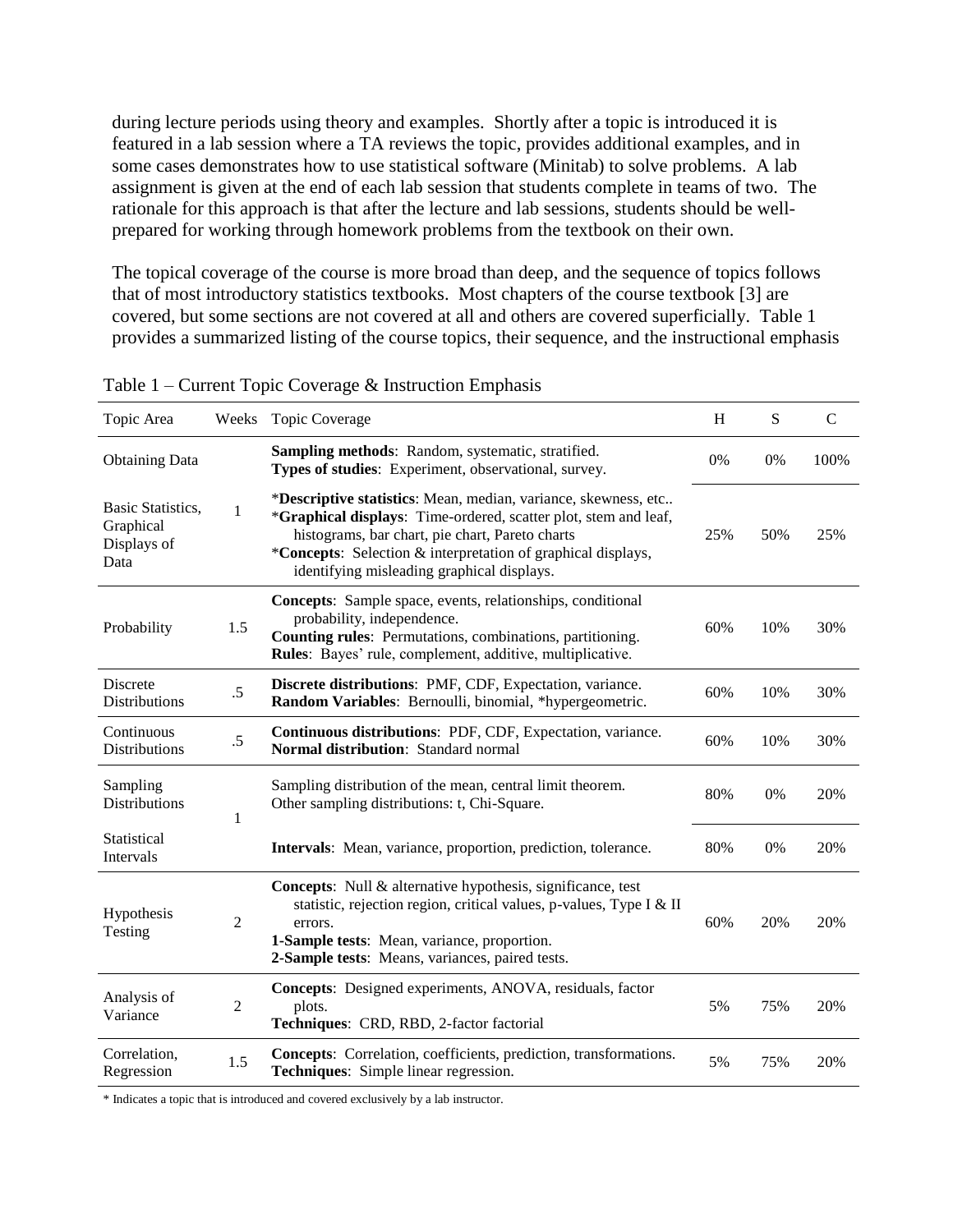that is given to each topic. We classify the instructional emphasis along the lines of its focus on calculations done by hand (H), using software to solve problems (S), and developing a conceptual understanding of the material (C). The table also indicates the amount of time spent on each topic (given in weeks, where 1 week is equivalent to 2 lectures and 1 lab period). It is noteworthy that of the 15 weeks available during a semester, several lecture periods are essentially lost due to examinations, holidays, special university events, and the need to synchronize the two lecture sections to the lab sections. Effectively, there are only 10 weeks available for lecture instruction and 12 for lab instruction.

Statistical software plays an interesting role in the course. The current structure of the course has examinations taking place during lecture periods, which precludes the use of software in assessments (output from software is sometimes used). Additionally, software is used nearly exclusively for some topics but it may not be used at all for others. For example, software is the primary tool for learning regression analysis, but practically all probability calculations are done by hand. The rationale for how software is used seems to be based on an effort to prevent cheating and to simplify the grading of exams by administering them during lecture periods.

# **Student Views & Engagement**

This section discusses student views as understood by a review of the end-of-semester course evaluations. The data below was collected from the Fall 2018 semester class consisting of 211 students, divided among 2 lecture sessions (~100 students each) and 9 lab sessions (~25 students each). In total, 138 students submitted evaluations (~ 65% response rate) that included both open-ended questions and traditional numerical response questions. Although only 1 semester of evaluations is reviewed here, the response rate is quite high and the results seem to be consistent with previous evaluations. We summarize key findings from the evaluations here.

Figure 1 displays a sampling of responses from certain numerical-response questions on course relevance and quality. Response scales ranged from 1 to 5, and we consider any response of 4 or greater to display positive sentiments. The questions are abbreviated on the graphic below but are shown with the exact wording in Appendix B. Overall, students expressed satisfaction with the course and the degree to which the course improved their understanding of the material (Questions 1, 2, 3  $\&$  5), but they communicated a slightly less positive sentiment regarding the value and relevance of the course as a whole (Questions  $8 \& 9$ ). Still, given our experience with the subject of engineering statistics and the fact that the course serves many programs, these responses were higher than we expected. Responses to the question of prerequisites (Question 4) suggest students felt prepared for the work and did not find the material difficult. However, questions regarding personal interest of the course material (Ouestions  $6 \& 7$ ) suggest students are not positively engaged with the subject matter.

In addition to closed question responses, each student had the opportunity to express their opinions of the course through open-response question prompts. The 4 open-ended questions (see exact wording in Appendix B) asked of the students were:

- What do you suggest to improve the course?
- What is your opinion regarding using an online tool for practice/homework problems?
- Describe your IDEAL lecture session.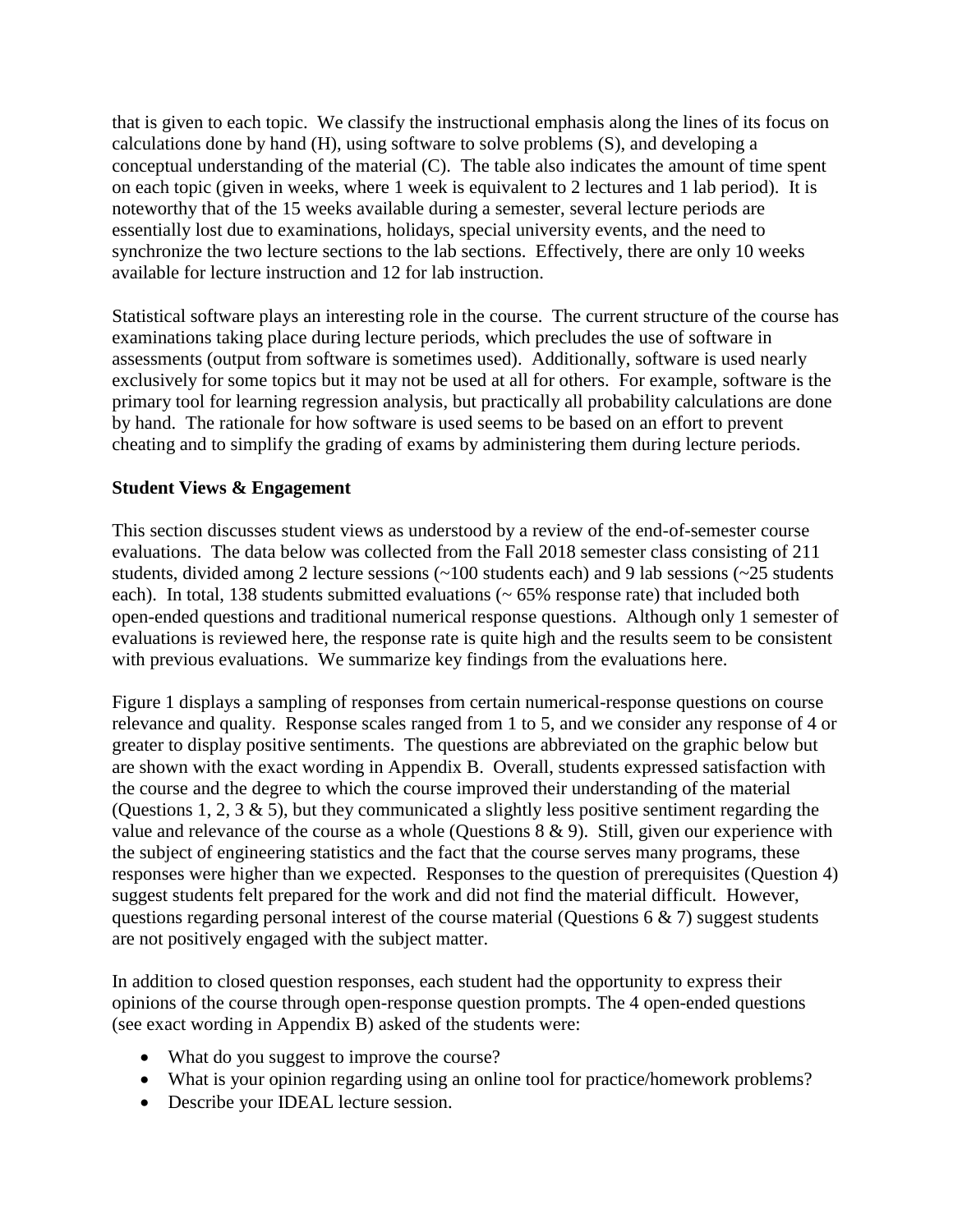• Describe your IDEAL lab session.

A wide array of sentiments were expressed in the responses to these questions, but some general conclusions were able to be drawn. Some common thoughts for improving the course and characteristics of an *ideal* lecture were to present and review more practical examples during lectures, to take the time to work out more problems by hand (i.e., more interactive lectures), and to design questions to be more relevant to their specific fields of study.

Responses for an *ideal* lab structure were more evenly divided between keeping the lab sessions the same (i.e., walking through examples together) versus calls to have more time to work problems independently. A common rationale for less walk-through instruction was that the software component, covered in the labs, was not tested during exams or homework, therefore some students suggested limiting/removing the software element.

There was not a favorable opinion of an online platform for homework and practice problems. Several comments referenced issues with submission and access when similar platforms were used in past courses.

As stated previously, there appears to be an overall positive opinion regarding current course structure and quality, but enrolled students are not excited by the course material. From the openresponse questions, students generally seem to think they would benefit from a more interactive learning lecture (i.e. more examples), while overall they are content with the current lab structure. There appears to be a disconnect with the course assessments (i.e. tests and homework) and the use of software. Overwhelmingly students would rather perform calculations by hand,



Figure 1 - Student Views: End-of-Semester Evaluation Numerical Question Responses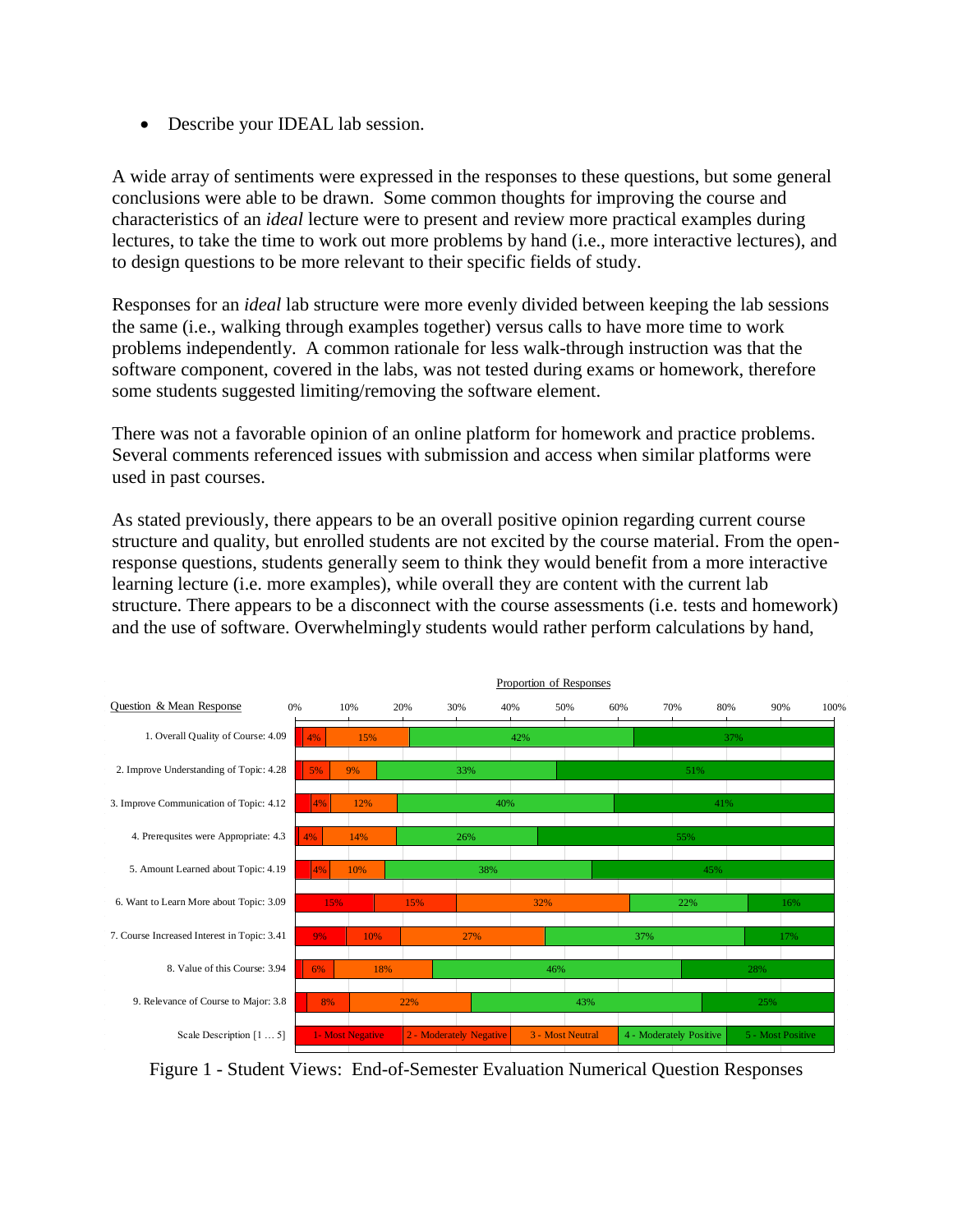referencing its aid in their comprehension of the material, and do not see the benefit of learning the current statistical software (i.e. they are not allowed to use the software on exams). General comments about the lecture also reflected that too much material is being covered, the lecture periods feel rushed, and therefore the exam periods seem too short.

### **Constraints, Challenges, Opportunities**

Some comments from the above section reflect some expected frustrations given the nature of teaching statistics in a multidisciplinary environment [4]. The breadth of topics covered makes it necessary to move quickly during lectures and the diversity of the student population makes it difficult to design examples that will be relevant to all engineering disciplines. There also appears to be a lack of engagement with the topic of statistics itself that may stem simply from the growth of the lecture sections over the years (from 20 to 100 students). Personal engagement with students must now come through labs. With 5-7 TA's needed to cover up to 9 lab sections, the skill, experience, and teaching styles reach the ends of a large spectrum, making it difficult for students to have a consistent experience with the subject matter.

Another issue with engagement likely stems from the emphasis on examinations during lecture periods, which precludes using software. We believe reducing the subject to hand calculations and conceptual understanding (albeit without fully understanding the central role software in applying statistics) is very tedious for many students because they see the calculations and concepts as trivial. As mentioned before, most students seem to feel prepared to study statistics, but too many do not want to learn more about it after taking the course.

An important challenge in redesigning the course will be to ensure consistency of instruction and assessment across lecture and lab sections for both the statistics topics and the general education components (oral and digital communication). For this, new assessment strategies must be developed. To illustrate the challenge, Figure 2 presents a summary of aggregate scores for exams (3 total), labs (12 total), and homework assignments (6 total) during the Fall 2018 semester, organized by lab section. These three score categories represent varying levels of difficulty for students, with labs usually being the easiest due to direct TA support, homework being more difficult due to the independent nature of the work, and exams being the most difficult.

As expected, there is variation across the lab, homework, and exam scores. Some of the variation is undoubtedly due to differences in the teaching experience/ability of individual TAs, even though all TAs follow a well-established lab manual and use rubrics for grading. We might expect less variation in exam scores since special procedures are in place to ensure consistency across all labs and lecture sections, but as the graphic illustrates there is significant variation here as well. We are certainly interested in reducing variability introduced by the TAs, but there is little we can do to address other factors that may be particular to engineering programs (e.g., perhaps IEs tend to cluster in certain lab sections), class ranking (e.g., those with higher class rank can register earlier, and they possibly prefer certain labs), or individual students (e.g., perhaps students with internships prefer evening labs). Based on the inconsistent variance across the three categories of scores, we believe there are likely several factors involved. It is worth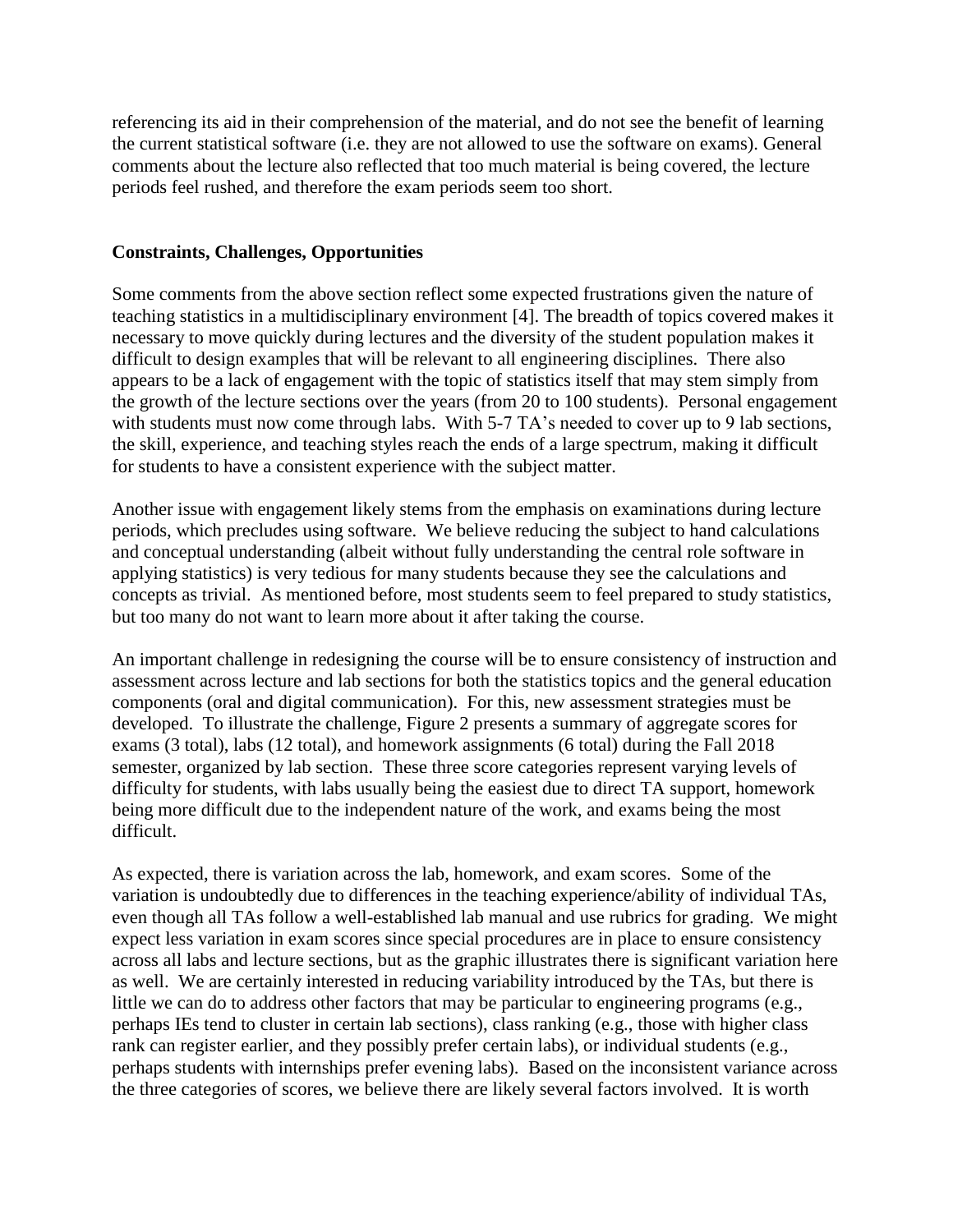

Figure 2 – Average Lab, Homework, and Exam Scores (%) by Lab Section

noting that when the same comparisons are made between lecture sections instead of lab sections, there is little variation in scores.

These are challenges that must be overcome in order to transform the course into one that is uniquely valuable to students. We summarize some of the most fundamental items to address as questions that must be answered in order to move forward.

- Which topics should be taught, and which of those topics should be emphasized to make the course most relevant for students?
- What should be the role of software in the course? Which software package or packages should be used?
- How can instructional effectiveness be maintained across all lab sections?
- How should student learning be assessed?

In addition to these general challenges, there are specific challenges brought about by certain constraints placed on the course due to its multidisciplinary nature:

- Varying ABET learning outcome requirements for specific engineering programs exist.
- Inclusion of certain topics are necessary to meet the needs of specific engineering programs.
- Because the course serves many programs, changing the format (large lecture  $\&$  lab) would be very difficult due to scheduling conflicts and classroom capacity in the college.
- Assessment as prescribed by university's general education requirements (if the course is accepted as part of the general education program) must be applied consistently across all sections and labs.

Despite the challenges and constraints, there is still strong motivation to transform the course in light of the great opportunity to better prepare students for a world where data and information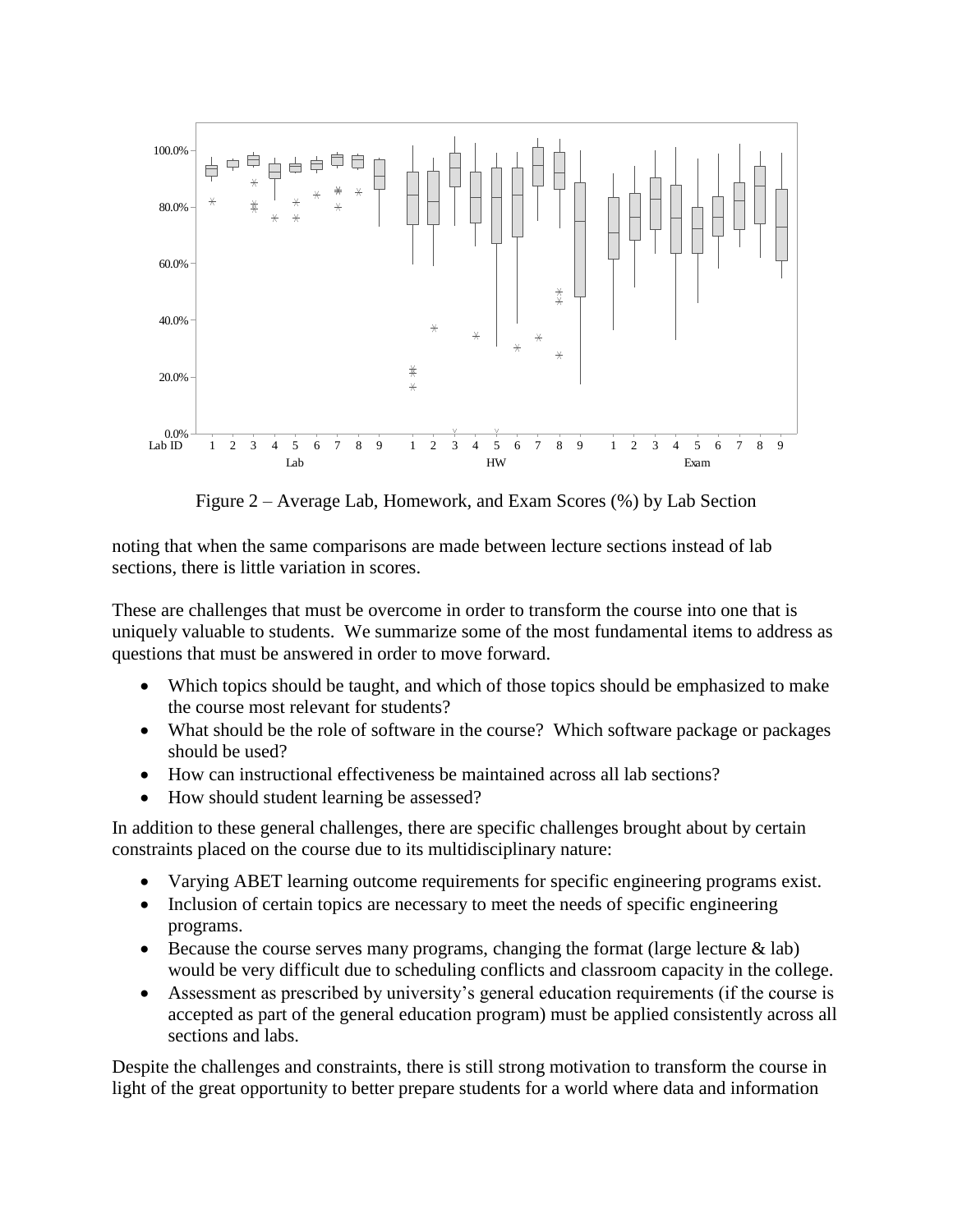are playing an ever-increasing role. Having backgrounds in Industrial Engineering and Applied Mathematics, we tend to believe a strong foundation in statistics would be an advantage for any engineer and might feel justified in redesigning a course to reflect our own preferences. However, we recognize that our preferences may not serve all disciplines equally well and are therefore committed to taking a thoughtful and research-based approach. The next section broadly outlines long-term vision for the course as we understand it today and our timeline for executing the transformation over the next 3 years.

#### **Long-Term Vision for the Course & Roadmap**

Our vision is to transform the existing course into one that balances the classical statistics topics that are most relevant to the engineering profession with the realities of today's need for information literacy. Therefore, regardless of whether the course is accepted into the general education program initially, we intend to incorporate the oral and digital communication components into the course. Another element of the vision is to give students the opportunity to interact more with the data they are analyzing. This is of course not a new idea in teaching statistics. We believe there is value in novel techniques for teaching statistics [5], but favor a contextual approach for engineering education [6]. We are exploring the possibility of designing a lab space which will be (mostly) dedicated to teaching statistics and other data-centered topics in the IE program (e.g., Probability, Design of Experiments, Data Mining). Table 2 presents a summary of some of the key design characteristics the redesigned course will have, as we understand them today.

| Element                                                                                     | Rationale                                                                                                                                                               |  |  |  |  |  |
|---------------------------------------------------------------------------------------------|-------------------------------------------------------------------------------------------------------------------------------------------------------------------------|--|--|--|--|--|
| By way of a multi-week project, give students the opportunity                               | This will allow students to choose a problem that is                                                                                                                    |  |  |  |  |  |
| to analyze and synthesize data/information in the context of a                              | interesting to them and work with real data. We                                                                                                                         |  |  |  |  |  |
| real-world problem and to communicate central findings.                                     | believe is in-line with current education trends.                                                                                                                       |  |  |  |  |  |
| Place a greater emphasis on regression analysis, including<br>multiple regression.          | Simple linear regression is familiar to many students<br>and is an essential statistical technique. Most (all?)<br>real problems have more than one important variable. |  |  |  |  |  |
| Deemphasize (not eliminate) assessment during lecture                                       | Restricting assessment to lecture periods limits how                                                                                                                    |  |  |  |  |  |
| periods to allow for greater flexibility and allow for more                                 | the subject can be taught and reduces the time                                                                                                                          |  |  |  |  |  |
| time to be dedicated to instruction.                                                        | available for instruction.                                                                                                                                              |  |  |  |  |  |
| Place a greater emphasis on experimentation and analysis of<br>variance (ANOVA) techniques. | ANOVA, Regression, and experimentation go hand-in-<br>hand. Many of our students work in industry where<br>Design of Experiments techniques are common.                 |  |  |  |  |  |
| Place a greater emphasis on using real/realistic and relevant                               | Real data and relevant examples are just more                                                                                                                           |  |  |  |  |  |
| data and examples in all aspects of the course.                                             | interesting in a multidisciplinary course.                                                                                                                              |  |  |  |  |  |
| Emphasize graphical visualization of data using software for<br>aspects of the course.      | This is in-line with the assessment criteria for digital<br>communication. Graphics techniques should be<br>relevant (e.g., NOT stem and leaf plots).                   |  |  |  |  |  |
| Deemphasize rudimentary execution of basic statistics                                       | Engineers understand the mechanics of t-test                                                                                                                            |  |  |  |  |  |
| concepts that have little chance of being needed in practice                                | calculations easily. The emphasis should be on                                                                                                                          |  |  |  |  |  |
| (e.g., performing t-tests manually).                                                        | application.                                                                                                                                                            |  |  |  |  |  |

## Table 2 – Anticipated Future Design Elements & Rationale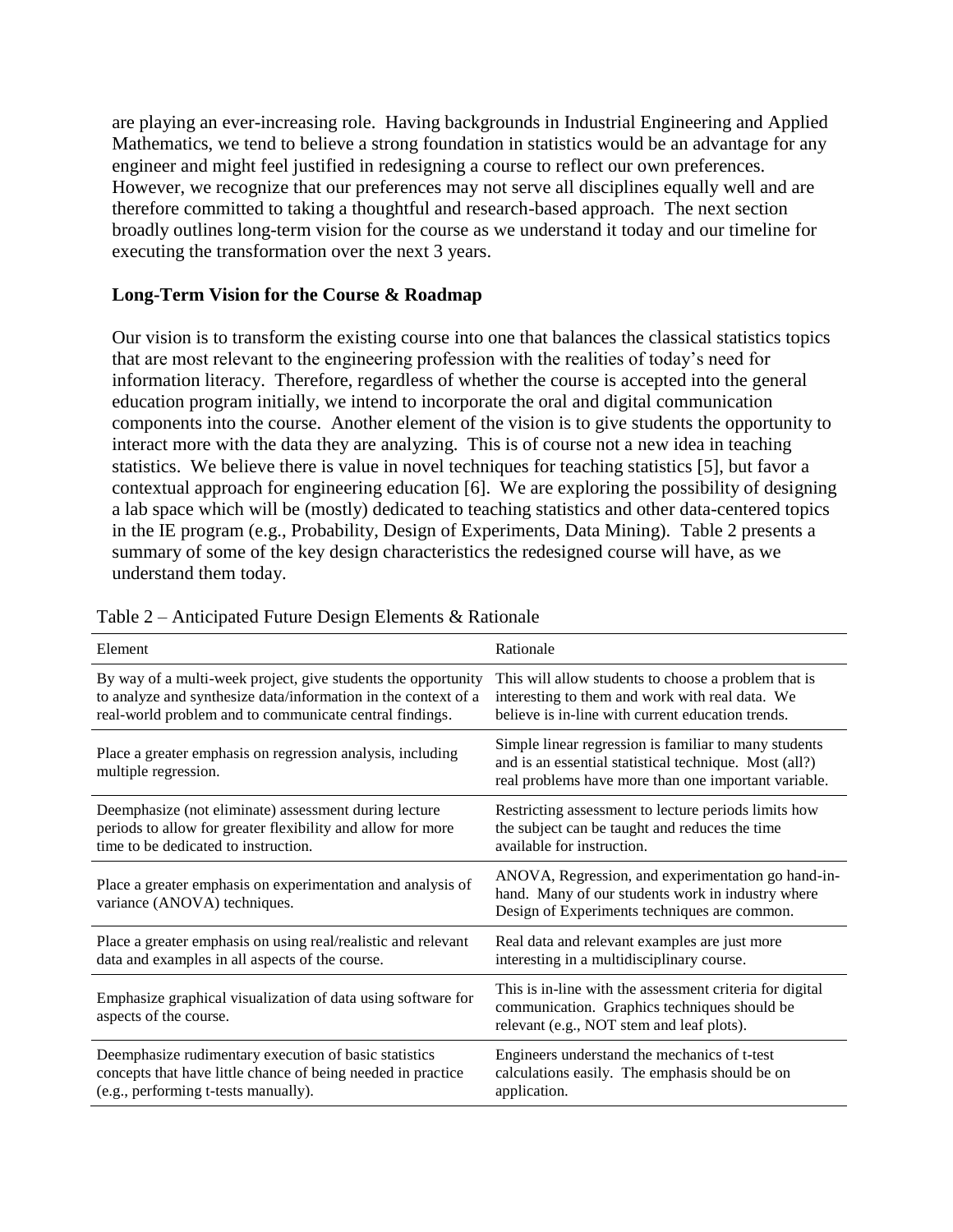The transformation of the course is expected to occur over the next 2-3 years. The deadlines associated with the general education aspect of the course dictate the pace of the transformation. If approved as a general education course during the spring or summer 2019 semesters, the course is required to launch during the Fall 2020 semester. The lengthy timeline is also necessary given the size of the course and the significance of the curriculum changes. The roadmap for the redesign efforts includes achieving certain milestones by certain dates. Table 3 presents a chronological summary of the activities, milestones, and deadlines associated with the work.

#### **Discussion**

As we mentioned previously, our motivation for this paper is to outline our challenges and goals so that others may benefit and so that we can learn through feedback and the additional perspectives it will bring. A perusal of any engineering statistics textbook will reveal that the approach we are taking is a departure from what seems to be the norm, so it is appropriate to consider if our approach will erode the quality (i.e., rigor) of the course from an engineering perspective. After all, this approach goes against some conventional wisdom and even some feedback we received from students. Several students stated a strong preference for emphasizing hand calculations over the use of software, but we believe this approach to be a disservice to engineering students in an introductory course because it is in stark contrast to what they will encounter during their careers. A well-designed, relevant, and engaging curriculum will provide ample opportunities for rigorous exploration of the concepts.

We believe that aligning the curriculum more closely with modern practices (i.e., emphasis on software, real data sets, etc.) and integrating oral and digital communication principles into this course represents a natural progression for an engineering statistics curriculum. Our goal in this

| Milestone                                                     |  | SP <sub>19</sub> | $\overline{\text{SM19}}$ | ${\rm F}19$ |   | $\begin{array}{c} \text{SP20} \\ \text{SM20} \end{array}$ | $\frac{1}{2}$ $\frac{1}{2}$ | SM21 | $\overline{\mathcal{L}}$ |
|---------------------------------------------------------------|--|------------------|--------------------------|-------------|---|-----------------------------------------------------------|-----------------------------|------|--------------------------|
| Initial assessment of student views.                          |  |                  |                          |             |   |                                                           |                             |      |                          |
| Internal application to become a general education course.    |  |                  |                          |             |   |                                                           |                             |      |                          |
| Approval of general education status of the course (pending). |  | IP               |                          |             |   |                                                           |                             |      |                          |
| Construction of dataset and question banks.                   |  | IP               |                          |             |   |                                                           |                             |      |                          |
| Curriculum redesign.                                          |  | IP               |                          |             |   |                                                           |                             |      |                          |
| Assessment strategy design.                                   |  |                  |                          |             | D |                                                           |                             |      |                          |
| Develop TA Training materials & train TAs for new curriculum. |  |                  |                          |             |   | D                                                         |                             |      |                          |
| Launch of the redesigned course (Fall $2020 \&$ Summer 2021)  |  |                  |                          |             |   |                                                           | D                           |      |                          |
| Assessment of redesign.                                       |  |                  |                          |             |   |                                                           |                             |      |                          |

#### Table 3 – Redesign Roadmap

C: Completed, IP: In-Process, D: Critical Deadline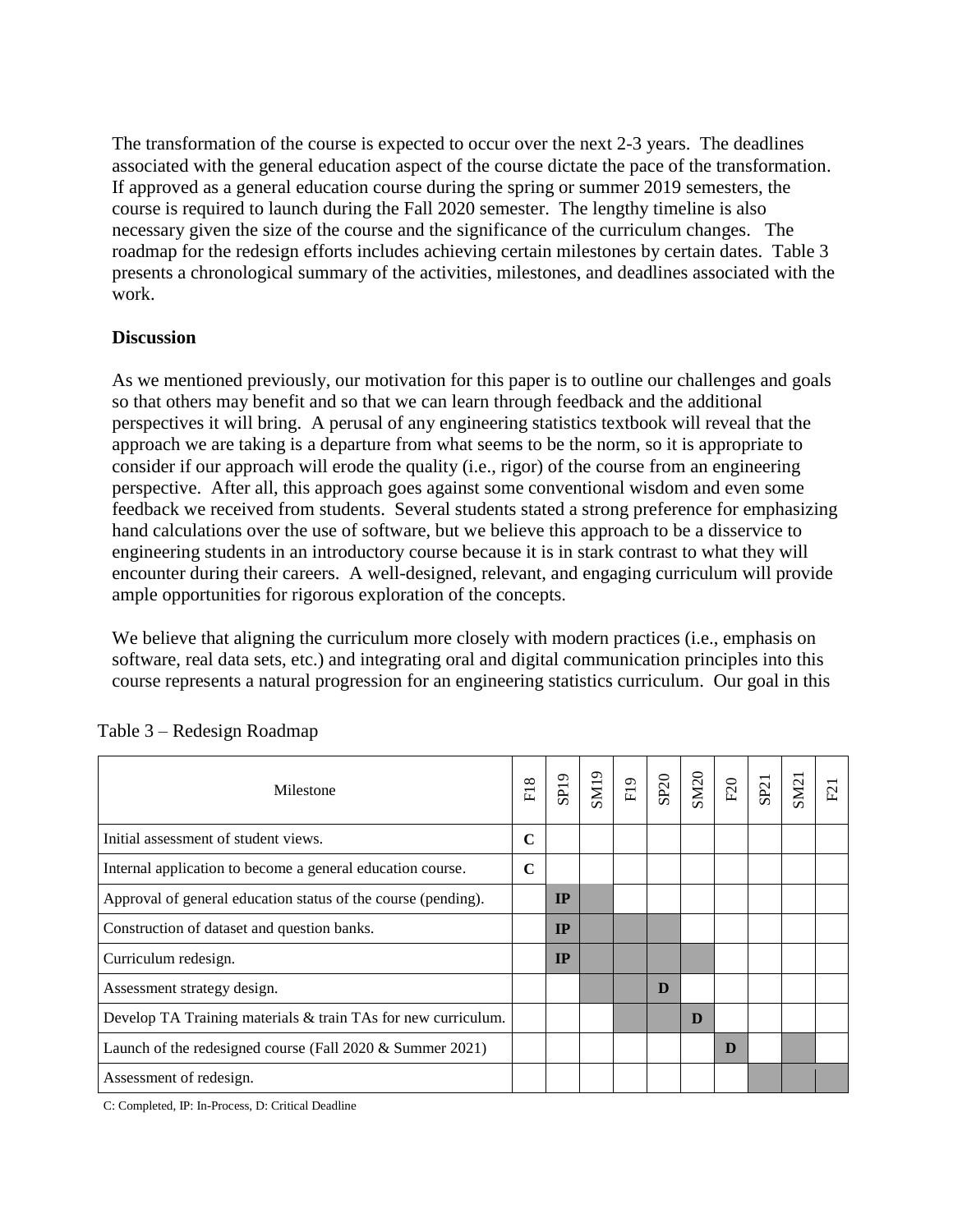redesign is to further develop fundamental data analysis and decision-making skills in students, and we recognize that such skills may only be beneficial if students can in-turn convert analysis into action by communicating what they know to others. It is better to emphasize the conceptual aspects and applications of statistics and save mathematical theory of the topic for more advanced classes that students may choose to pursue. By redesigning the course to help ensure conceptual understanding, we simultaneously contribute to the information literacy of a large and diverse population of engineering students.

# **References**

- 1. Effective Engineering Information Literacy Instruction: A Systematic Literature Review, M. Phillips, A. Van Epps, N. Johnson, D. Zwicky, The Journal of Academic Librarianship, 2018, 44, 705-711
- 2. Data informed learning: A next phase data literacy framework for higher education, C. Maybee, L. Zilinski, Proceedings of the Association for Information Science and Technology, 2015, Vol.52(1), pp.1-4
- 3. Probability and Statistics for Engineers, 5th Ed., R. Scheaffer, M. Mulekar, J. McClave, Brooks/Cole Cengage Learning, 2011, (ISBN: 9780534403027).
- 4. Evaluating access: Comparing enrollment patterns in traditional versus multidisciplinary, project-based introductory statistics courses
- 5. Teaching Statistics: A Bag of Tricks, A. Gelman, D. Nolan, Oxford University Press, 2002, (ISBN: 978-0198572244).
- 6. Hardin, J., Hoerl, R., Horton, N. J., & Nolan, D. (2014). Data science in the statistics curricula: Preparing students to "think with data."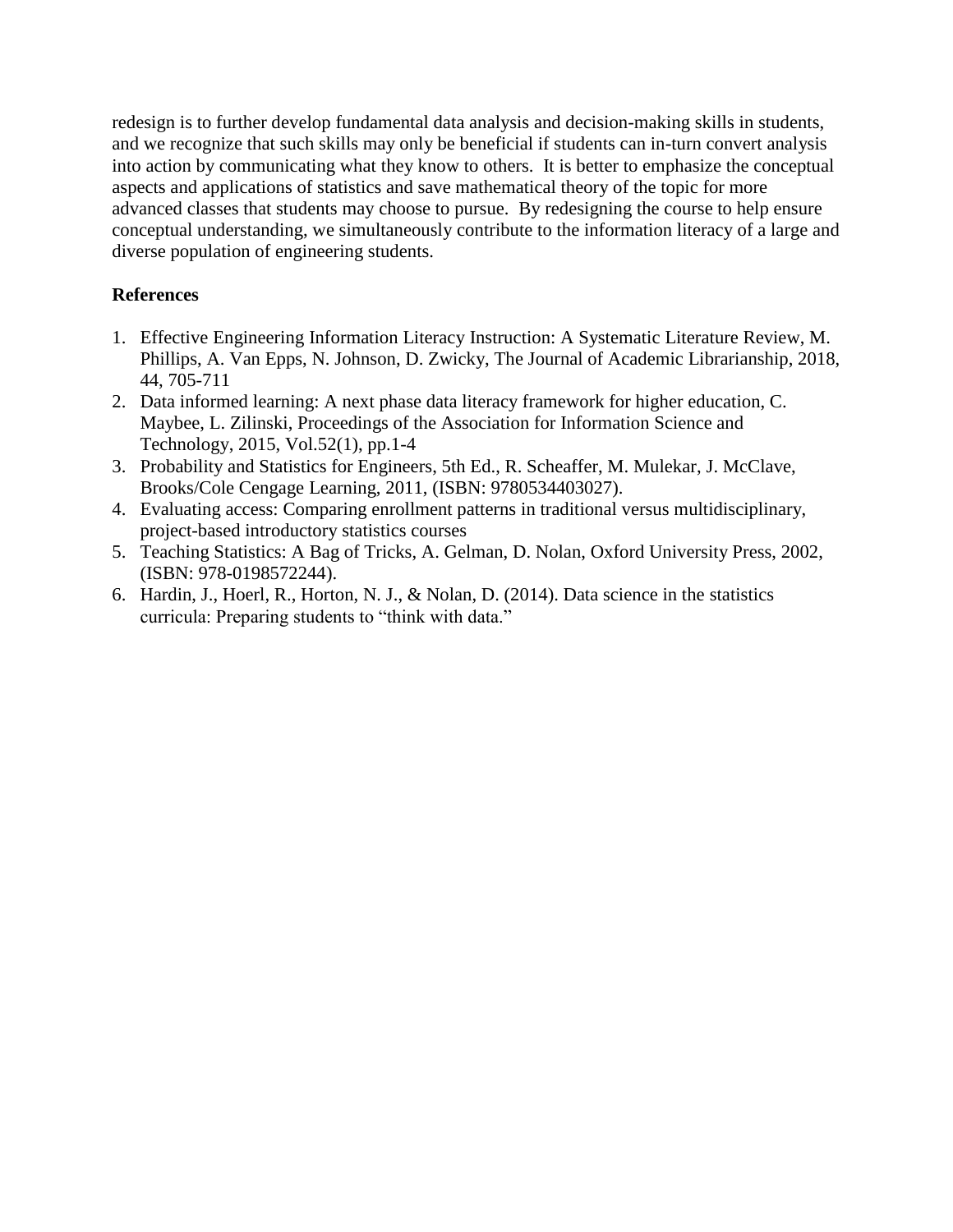### **Appendix A**

University Student Learning Outcome (SLO) for effective oral & digital communication and Associated Course Objectives (CO).

SLO #1: Demonstrate and apply information literacy

CO #1: To locate and evaluate information from a variety of sources regarding a relevant question, topic, or research need. Synthesize and use the information to create new insights that contribute to society.

SLO #2: Demonstrate effective and appropriate oral and digital communication abilities.

CO #2: To construct a meaningful central message from synthesized information and supporting material and to effectively communicate the message using oral and digital communication best-practices.